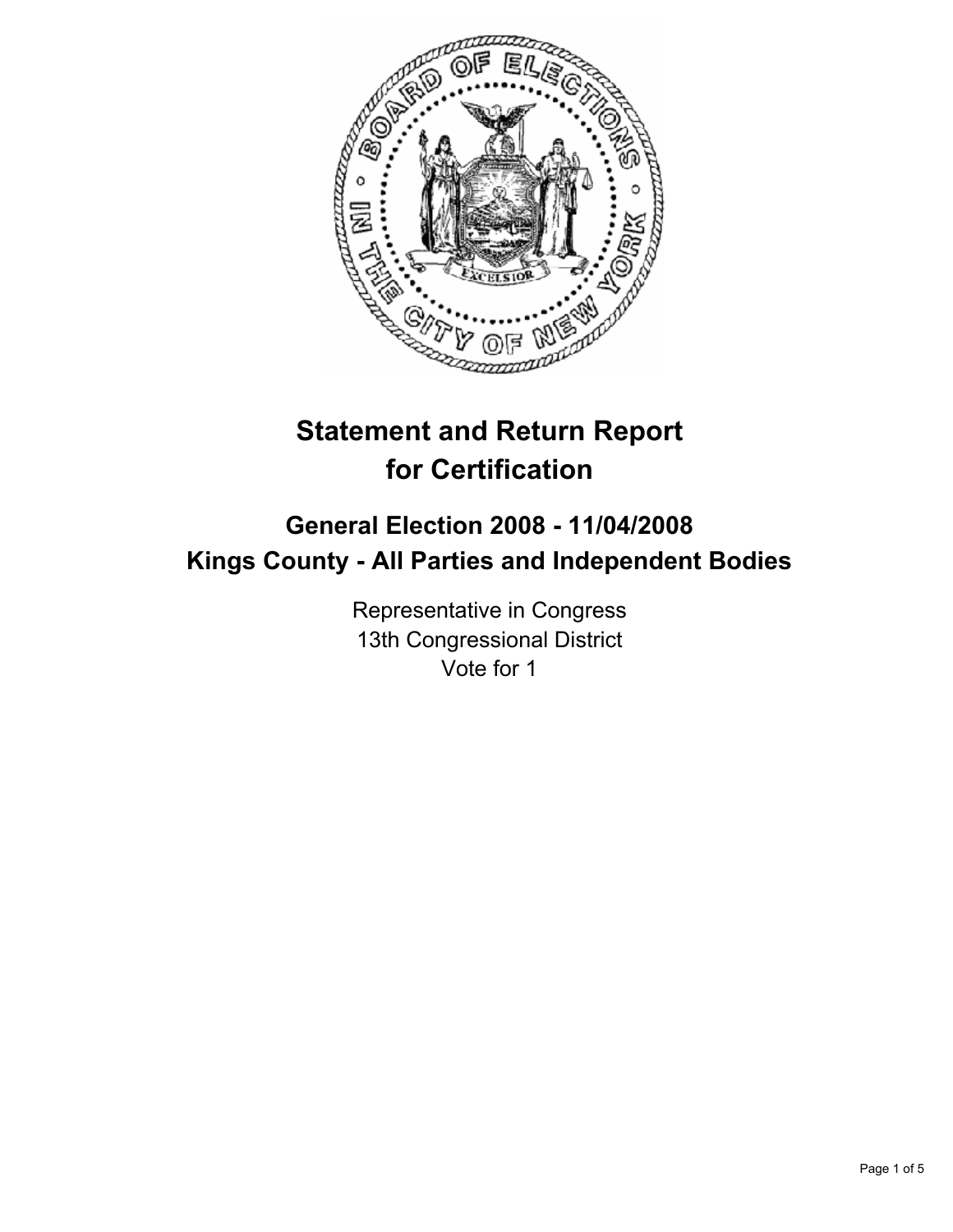

## **Assembly District 45**

| <b>PUBLIC COUNTER</b>                | 1,168 |
|--------------------------------------|-------|
| <b>EMERGENCY</b>                     | 0     |
| ABSENTEE/MILITARY                    | 30    |
| <b>FEDERAL</b>                       | 8     |
| AFFIDAVIT                            | 37    |
| <b>Total Ballots</b>                 | 1,243 |
| MICHAEL E MCMAHON (DEMOCRATIC)       | 392   |
| ROBERT A STRANIERE (REPUBLICAN)      | 417   |
| CARMINE A MORANO (INDEPENDENCE)      | 14    |
| TIMOTHY J COCHRANE (CONSERVATIVE)    | 14    |
| MICHAEL E MCMAHON (WORKING FAMILIES) | 42    |
| <b>Total Votes</b>                   | 879   |
| Unrecorded                           | 364   |

## **Assembly District 46**

| PUBLIC COUNTER                       | 12,561 |
|--------------------------------------|--------|
| <b>EMERGENCY</b>                     | 123    |
| ABSENTEE/MILITARY                    | 404    |
| <b>FEDERAL</b>                       | 88     |
| <b>AFFIDAVIT</b>                     | 453    |
| <b>Total Ballots</b>                 | 13,629 |
| MICHAEL E MCMAHON (DEMOCRATIC)       | 6,182  |
| ROBERT A STRANIERE (REPUBLICAN)      | 3,382  |
| CARMINE A MORANO (INDEPENDENCE)      | 214    |
| TIMOTHY J COCHRANE (CONSERVATIVE)    | 687    |
| MICHAEL E MCMAHON (WORKING FAMILIES) | 361    |
| ANTHONY WEINER (WRITE-IN)            |        |
| ROBERT STRANIERE (WRITE-IN)          |        |
| <b>Total Votes</b>                   | 10,828 |
| Unrecorded                           | 2,801  |

#### **Assembly District 47**

| PUBLIC COUNTER                       | 10,194 |
|--------------------------------------|--------|
| <b>EMERGENCY</b>                     | 25     |
| ABSENTEE/MILITARY                    | 268    |
| <b>FEDERAL</b>                       | 25     |
| <b>AFFIDAVIT</b>                     | 421    |
| <b>Total Ballots</b>                 | 10,933 |
| MICHAEL E MCMAHON (DEMOCRATIC)       | 4,519  |
| ROBERT A STRANIERE (REPUBLICAN)      | 2,549  |
| CARMINE A MORANO (INDEPENDENCE)      | 177    |
| TIMOTHY J COCHRANE (CONSERVATIVE)    | 144    |
| MICHAEL E MCMAHON (WORKING FAMILIES) | 248    |
| CARMINE MORANO (WRITE-IN)            |        |
| <b>Total Votes</b>                   | 7,638  |
| Unrecorded                           | 3,295  |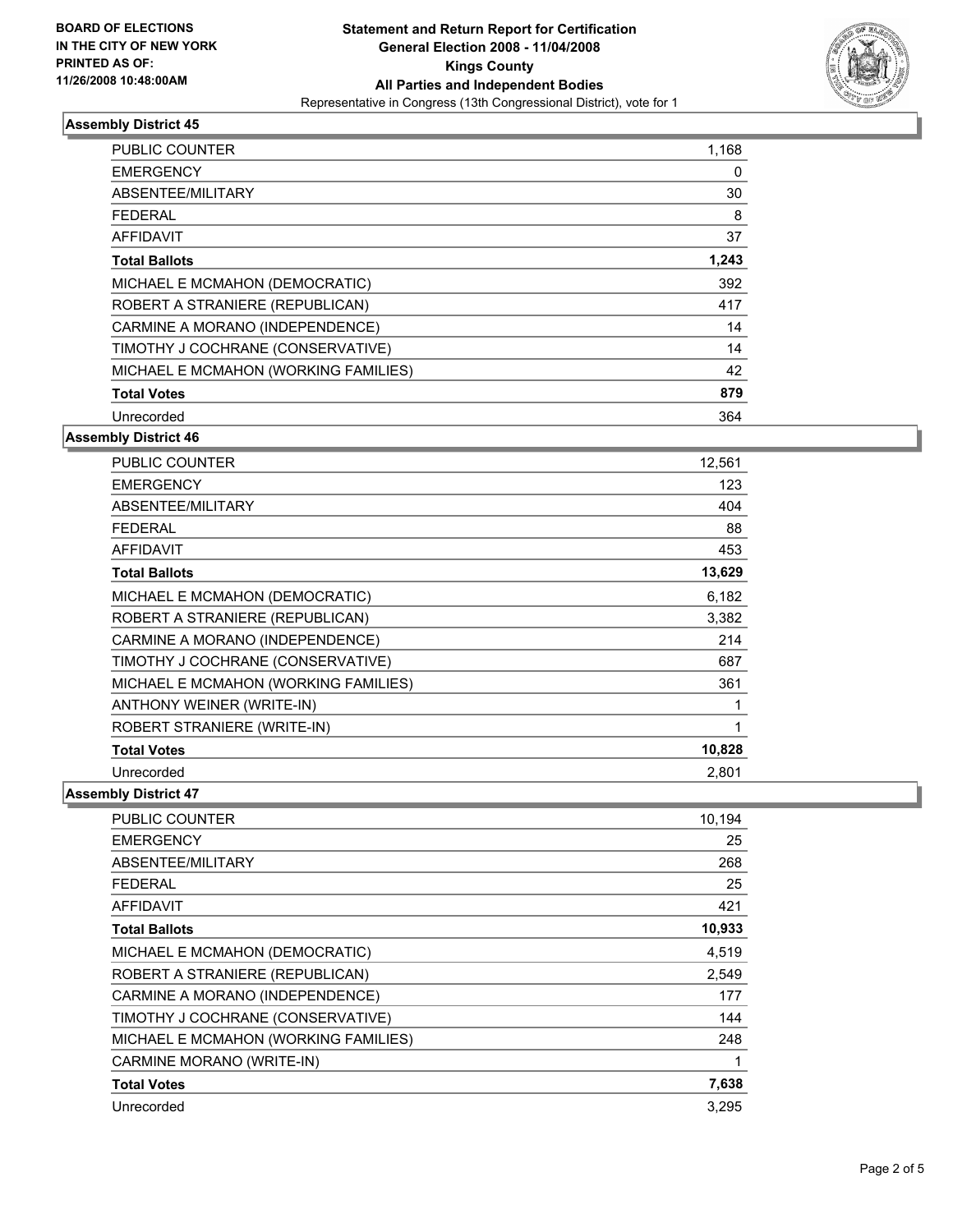

## **Assembly District 48**

| <b>PUBLIC COUNTER</b>                | 4,995 |
|--------------------------------------|-------|
| <b>EMERGENCY</b>                     | 2     |
| ABSENTEE/MILITARY                    | 130   |
| <b>FEDERAL</b>                       | 29    |
| <b>AFFIDAVIT</b>                     | 174   |
| <b>Total Ballots</b>                 | 5,330 |
| MICHAEL E MCMAHON (DEMOCRATIC)       | 2,196 |
| ROBERT A STRANIERE (REPUBLICAN)      | 1,355 |
| CARMINE A MORANO (INDEPENDENCE)      | 89    |
| TIMOTHY J COCHRANE (CONSERVATIVE)    | 321   |
| MICHAEL E MCMAHON (WORKING FAMILIES) | 148   |
| <b>Total Votes</b>                   | 4,109 |
| Unrecorded                           | 1,221 |

## **Assembly District 49**

| PUBLIC COUNTER                       | 11,565 |
|--------------------------------------|--------|
| <b>EMERGENCY</b>                     | 33     |
| ABSENTEE/MILITARY                    | 314    |
| <b>FEDERAL</b>                       | 31     |
| <b>AFFIDAVIT</b>                     | 389    |
| <b>Total Ballots</b>                 | 12,332 |
| MICHAEL E MCMAHON (DEMOCRATIC)       | 5,327  |
| ROBERT A STRANIERE (REPUBLICAN)      | 2,889  |
| CARMINE A MORANO (INDEPENDENCE)      | 192    |
| TIMOTHY J COCHRANE (CONSERVATIVE)    | 265    |
| MICHAEL E MCMAHON (WORKING FAMILIES) | 303    |
| CARLO SCISSURA (WRITE-IN)            |        |
| SUSAN OZEEM (WRITE-IN)               |        |
| <b>Total Votes</b>                   | 8,978  |
| Unrecorded                           | 3,354  |

#### **Assembly District 51**

| <b>PUBLIC COUNTER</b>                | 183 |
|--------------------------------------|-----|
| <b>EMERGENCY</b>                     | 60  |
| ABSENTEE/MILITARY                    | 5   |
| <b>FEDERAL</b>                       | 2   |
| <b>AFFIDAVIT</b>                     | 17  |
| <b>Total Ballots</b>                 | 267 |
| MICHAEL E MCMAHON (DEMOCRATIC)       | 134 |
| ROBERT A STRANIERE (REPUBLICAN)      | 39  |
| CARMINE A MORANO (INDEPENDENCE)      | 3   |
| TIMOTHY J COCHRANE (CONSERVATIVE)    | 5   |
| MICHAEL E MCMAHON (WORKING FAMILIES) |     |
| <b>Total Votes</b>                   | 188 |
| Unrecorded                           | 79  |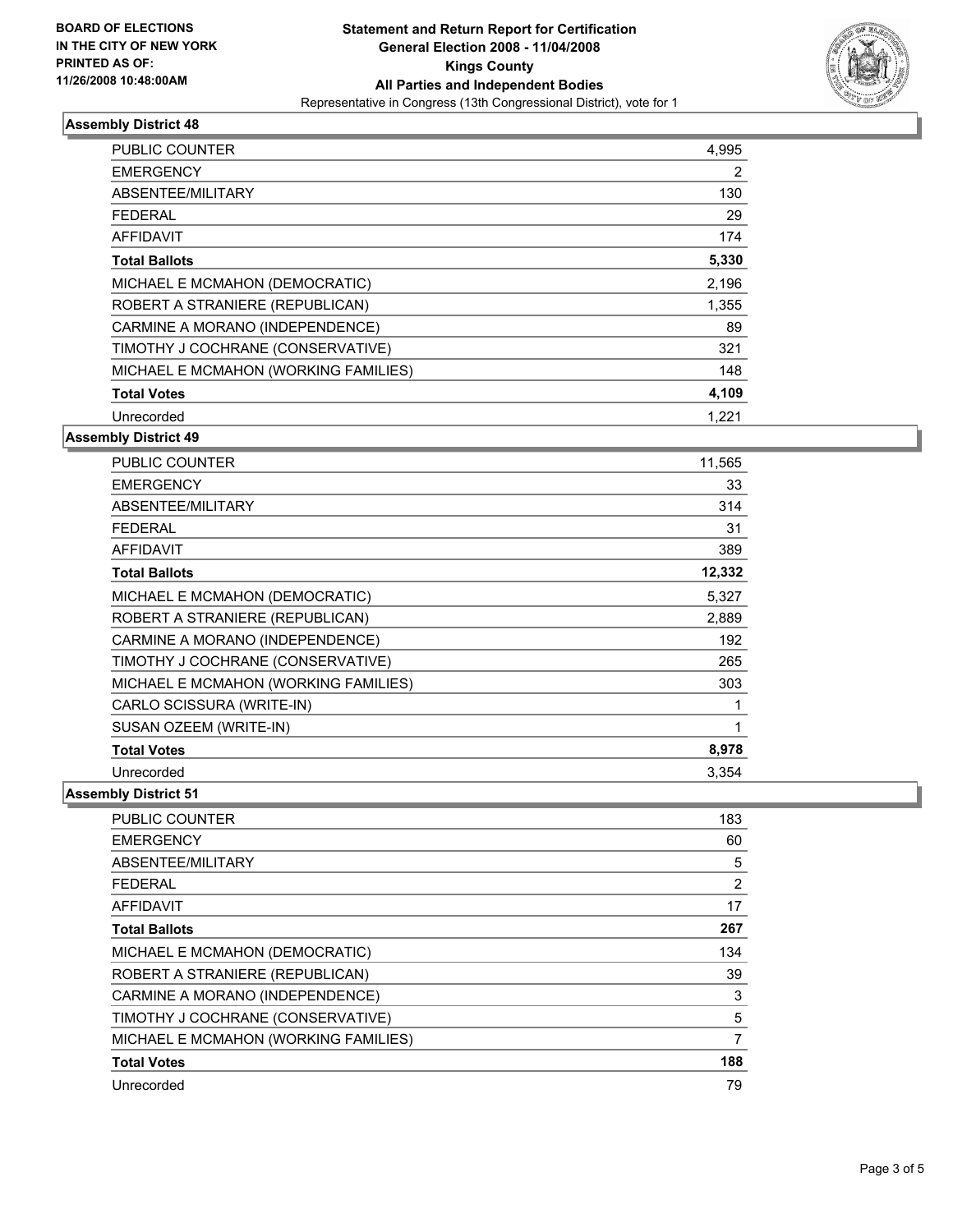

## **Assembly District 60**

| PUBLIC COUNTER                       | 12,061 |
|--------------------------------------|--------|
| <b>EMERGENCY</b>                     | 15     |
| ABSENTEE/MILITARY                    | 406    |
| <b>FEDERAL</b>                       | 74     |
| <b>AFFIDAVIT</b>                     | 417    |
| <b>Total Ballots</b>                 | 12,973 |
| MICHAEL E MCMAHON (DEMOCRATIC)       | 6,192  |
| ROBERT A STRANIERE (REPUBLICAN)      | 2,918  |
| CARMINE A MORANO (INDEPENDENCE)      | 187    |
| TIMOTHY J COCHRANE (CONSERVATIVE)    | 822    |
| MICHAEL E MCMAHON (WORKING FAMILIES) | 360    |
| JAMES AVDELIS (WRITE-IN)             | 2      |
| JOANNE SEMINARA (WRITE-IN)           |        |
| <b>VLADIMIR VIRNER (WRITE-IN)</b>    |        |
| <b>Total Votes</b>                   | 10,483 |
| Unrecorded                           | 2.490  |